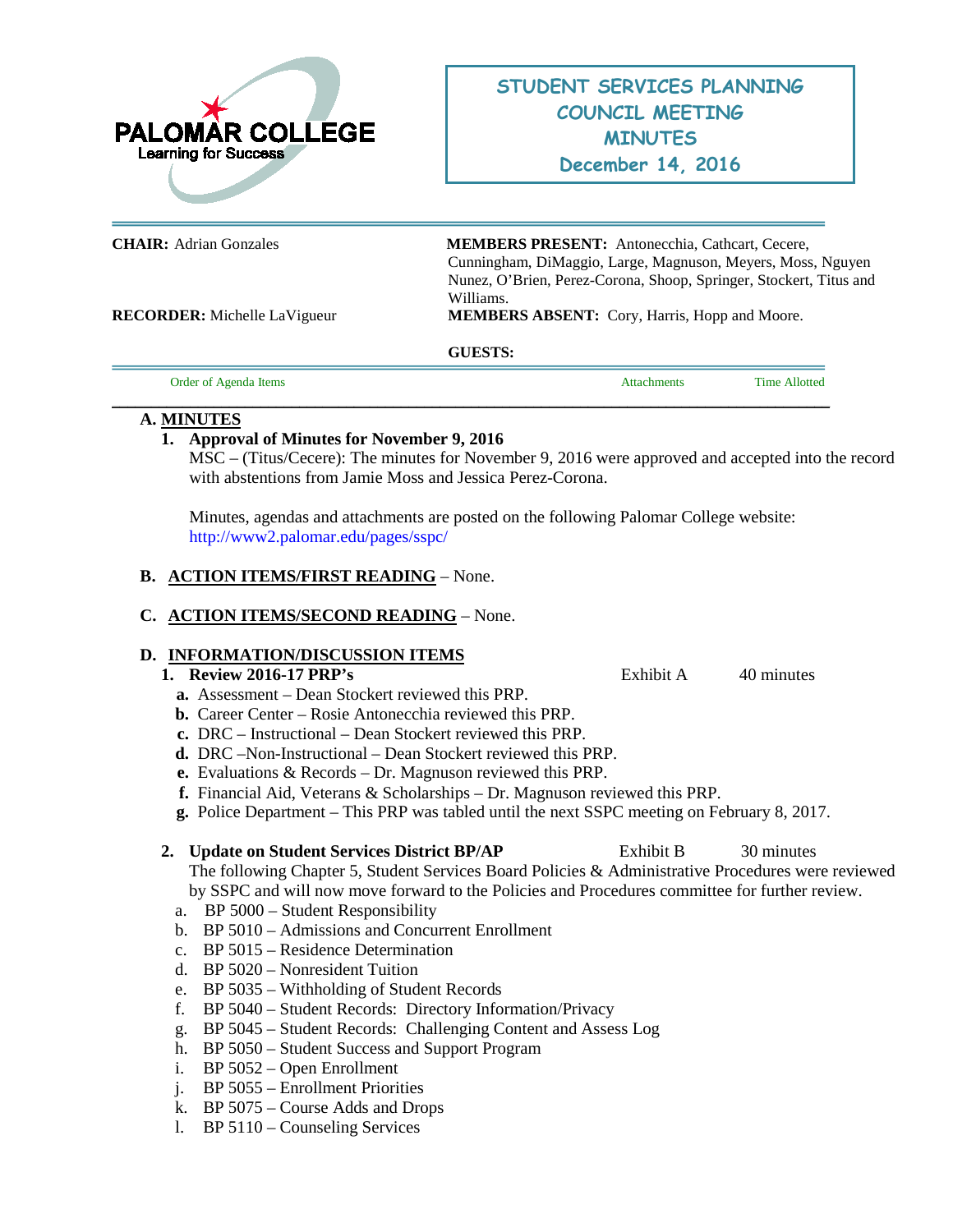- m. BP 5120 Transfer Center
- n. BP 5130 Financial Aid, Veterans & Scholarship Services
- o. BP 5140 DSPS/DRC
- p. BP 5150 EOPS
- q. BP 5200 Health Services
- r. BP 5210 Communicable Disease
- s. BP 5220 Shower Facilities for Homeless Students
- t. BP 5300 Student Equity
- u. BP 5400 ASG
- v. BP 5410 ASG Elections
- w. BP 5510 Off-Campus Student Organizations
- x. BP 5570 Student Credit Card Solicitors
- y. BP 5700 Athletics
- z. BP 5900 Prevention of Identity Theft in Student Financials
- aa. AP 5010 Admissions and Concurrent Enrollment
- bb. AP 5013 Students in the Military
- cc. AP 5020 Nonresident Tuition
- dd. AP 5031 Instructional Material Fees
- ee. AP 5035 Withholding of Student Records
- ff. AP 5040 Student Records, Directory Information and Privacy
- gg. AP 5045 Student Records Challenging Content and Access Log
- hh. AP 5050 SSSP
- ii. AP 5052 Open Enrollment
- jj. AP 5150 EOPS
- kk. AP 5200 Student Health Centers
- ll. AP 5210 Communicable Disease
- mm. AP 5220 Shower Facilities for Homeless Students
- nn. AP 5400 ASG
- oo. AP 5410 ASG Elections
- pp. AP 5570 Student Credit Card Solicitors
- **3. Update on new PRP forms** Tabled.10 minutes

## **E. COMMITTEE REPORTS** – Tabled. 10 minutes

- **1.** Academic Review Committee
- **2.** Behavioral Health & Campus Wellness Committee
- **3.** Campus Police Committee
- **4.** Registration Committee
- **5.** Scholarship Committee
- **6.** Student Program Eligibility Appeals Committee

# **F. OTHER BUSINESS**

- **1. New Student Services Center Update** VP Gonzales reported that we are focused on all of Student Services being housed in the new Student Services Center. More information will be forthcoming over the next couple of months.
- **2. Palomar Promise Update –** VP Gonzales reported that the focus of the Palomar Promise has shifted from a Financial Aid focus to more of a comprehensive Student Success initiative. A proposal will be submitted to the Chancellor's Office by February 3, 2017 for \$750,000.00 over two years to enhance the Palomar Promise to include the following five components:
	- **a.** Financial Aid
	- **b.** College preparation
	- **c.** First Year Experience (FYE) program
	- **d.** Second Year Experience (SYE) program
	- **e.** Completion